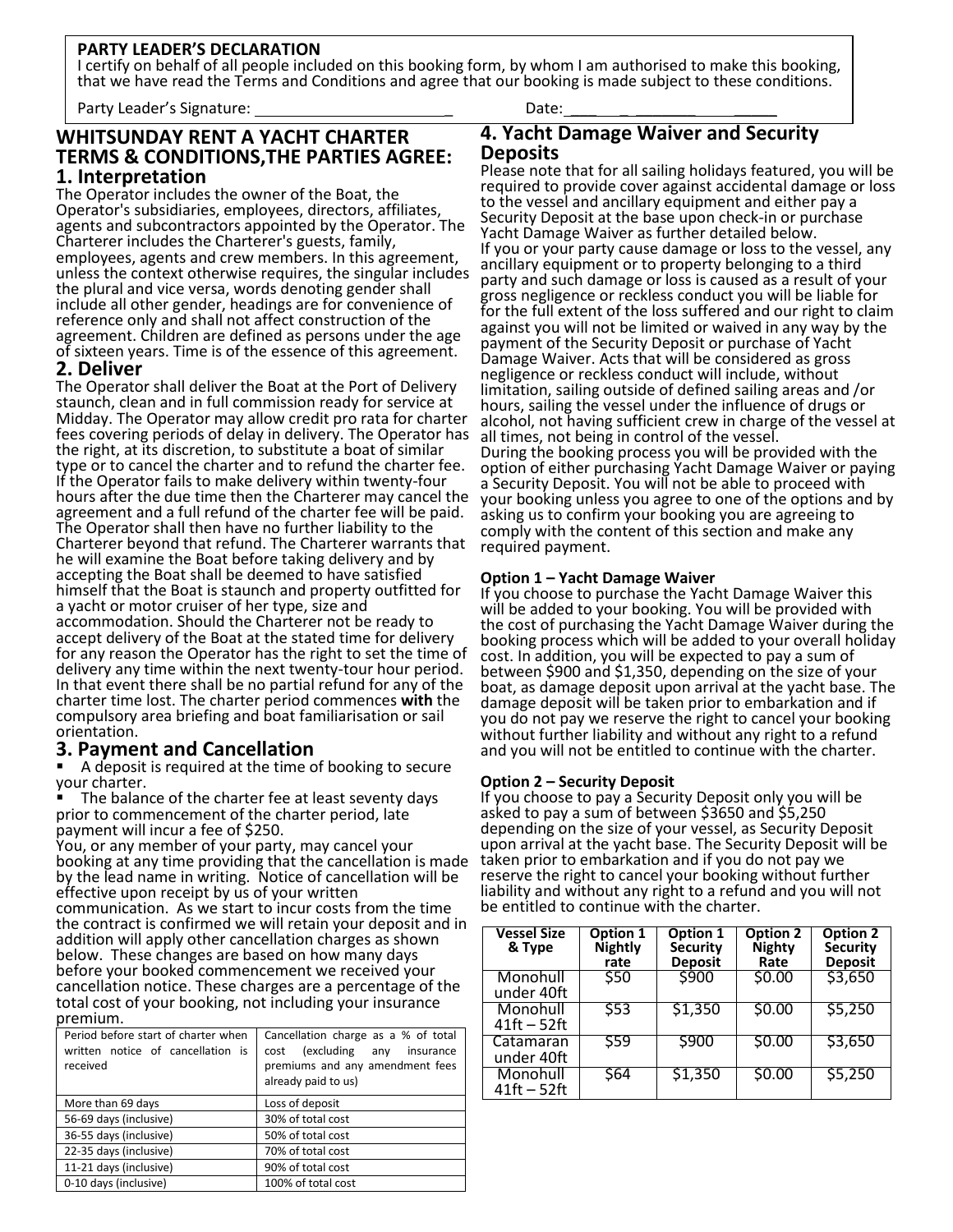# **5. Inventory**

At the time of delivery the Charterer shall, if requested by the Operator, complete, check and sign a record of inventory and on redelivery to attend to checking with the Operator and to countersign the record of inventory after checking. Any lost or damaged inventory item shall have all expenses relating to the loss or damage debited against the security bond if applicable.

## **6. Running Expenses**

The Charterer shall pay all running expenses during charter period including pilotage, port charges, cruise guide and crew charges, service calls if applicable , refuelling costs, and provisions and supplies for him and his party. The charterer is required to provide credit card details and authorisation for payment to cover any outstanding **fees**  and **charges.** 

### **7. Competency**

In this clause "competent person" means a person competent in the handling of the type of boat chartered including:

Knowledge and practical experience of seamanship; and

Knowledge and practical experience in the handling of inboard auxiliary powered sailing craft and associated equipment of the general type and size of boat.

The Charterer warrants that he is a competent person in the handling and operations of the type of boat chartered.

The Charterer undertakes not to permit any other person to operate the Boat unless that person is a competent person.

Fluent English – being able to speak and understand communications in the English language.

The Operator reserves the right to require the Charterer and any other person who shall operate the Boat to demonstrate to the Operator that they are competent persons. Should the Operator not be satisfied with the competency of the Charterer, the Operator may require a cruise guide on board the Boat for such period as determined by the Operator.

In the event that the Charterer or any other person is considered by the Operator to be an incompetent person as a result of any misleading, deceptive conduct or misrepresentation by the Charterer and upon which the Operator has relied to form an opinion then the Operator shall have the right to install a competent cruising guide aboard the Boat and at its election to terminate this agreement. The Operator shall have the right to recover all losses against the Charterer without any liability to refund or compensate the Charterer.

## **8. Navigation and Other Limits**

The Charterer shall restrict the cruising of the Boat from 0800 to 1600 hours unless authorised by the Operator. The Charterer shall limit his cruising perimeter to the area and limitations clearly defined and specified by the Operator. The Boat shall be employed exclusively as a pleasure boat for the sole and proper use of members of the Charterer's party. The Charterer shall not carry on the Boat more than the specified number in the party and the Charterer shall not permit any other par ty, except competent persons within the Charterer's party, to operate the Boat unless the prior written permission of the Operator is obtained. The Charterer shall not race the Boat. The Charterer shall not raft up the Boat up against any other vessel. Except with authorisation of the Operator the Boat must not be used for towing. There must be no transferring of any equipment from the Boat. The Charterer shall not engage in trade including transporting merchandise or passengers for pay. No goods, documents or drugs shall be carried

which would involve the risk of seizure of the Boat by any government. Pets shall not be taken on the Boat. Children must be under the control or a responsible adult. That adult is responsible for the conduct and personal safety of the children while on the Boat. The Charterer shall not allow any person on board to commit any act contrary to the laws of Australia, or of any other government within the jurisdiction of which the Boat may be at any time and shall comply with the law in all other respects. The Charterer shall not tie the Boat up at any jetties or piers except those approved by the Operator prior to the charter or make any landing with the Boat.

# **9. Charterer's Authority**

At the commencement of the charter period the Operator shall relinquish its possession and command of the Boat to the Charterer and full authority regarding the management of the Boat and its crew or members of the charter party shall be transferred to the Charterer for the period of this charter. Should a cruising guide be put on board either at the Charterer's request or at the Operator's option the cruising guide shall be the sole responsibility of the Charterer and the Charterer shall pay the Operator for the cruising guide at the current daily rate listed at the Operator's offices and feed and accommodate the cruising guide. If a cruising guide is put on the Boat, then although the Charterer shall have possession, command, navigation and full control over the Boat, the cruising guide is to be sole judge as to whether it is reasonable or prudent to travel at any time and as to whether any specified anchorage is reasonably safe.

# **10. Redelivery**

The Charterer shall redeliver the Boat to the Operator free from any indebtedness which may have occurred on the Charterer's account at the Port of Return together with all of its equipment, in the same good condition as it was at delivery, save for fair wear and tear from ordinary and proper use. If for any reason other than that the Boat has become a total loss, he shall fail to redeliver the Boat at the agreed place and time, he shall pay the Operator demurrage at the rate of the charter fee per night of the Boat plus 50% for every day or part of a day ("Agreed Demurrage") until redelivery is effected. If the Charterer leaves the Boat at any place other than the Port of Return he shall pay to the Operator, all expenses involved in transferring the Boat to the Port of Return: Agreed Demurrage for the number of days required for the transfer; plus any losses or damage not covered by the Operator's insurance which may occur on or to the Boat or otherwise arises from the redelivery until it has been redelivered to the Charterer at the Port of Return. In the event the Charterer should elect for any reason to redeliver the Boat prior to the end of the charter period the Operator shall not be liable to return any part of the charter fees.

## **11. Cleaning**

If upon completion of the charter the Charterer has not left the Boat in clean and tidy condition then the Charterer shall pay for the costs of cleaning the Boat.

## **12. Service Calls**

In the event of a malfunction of the Boat or its equipment, the Operator shall subject to prevailing weather conditions use i ts best endeavours to reach the Boat with a service call at the earliest opportunity. In the event a service call is not in the Operator's opinion reasonably possible, or if the problem cannot be otherwise rectified, the Charterer shall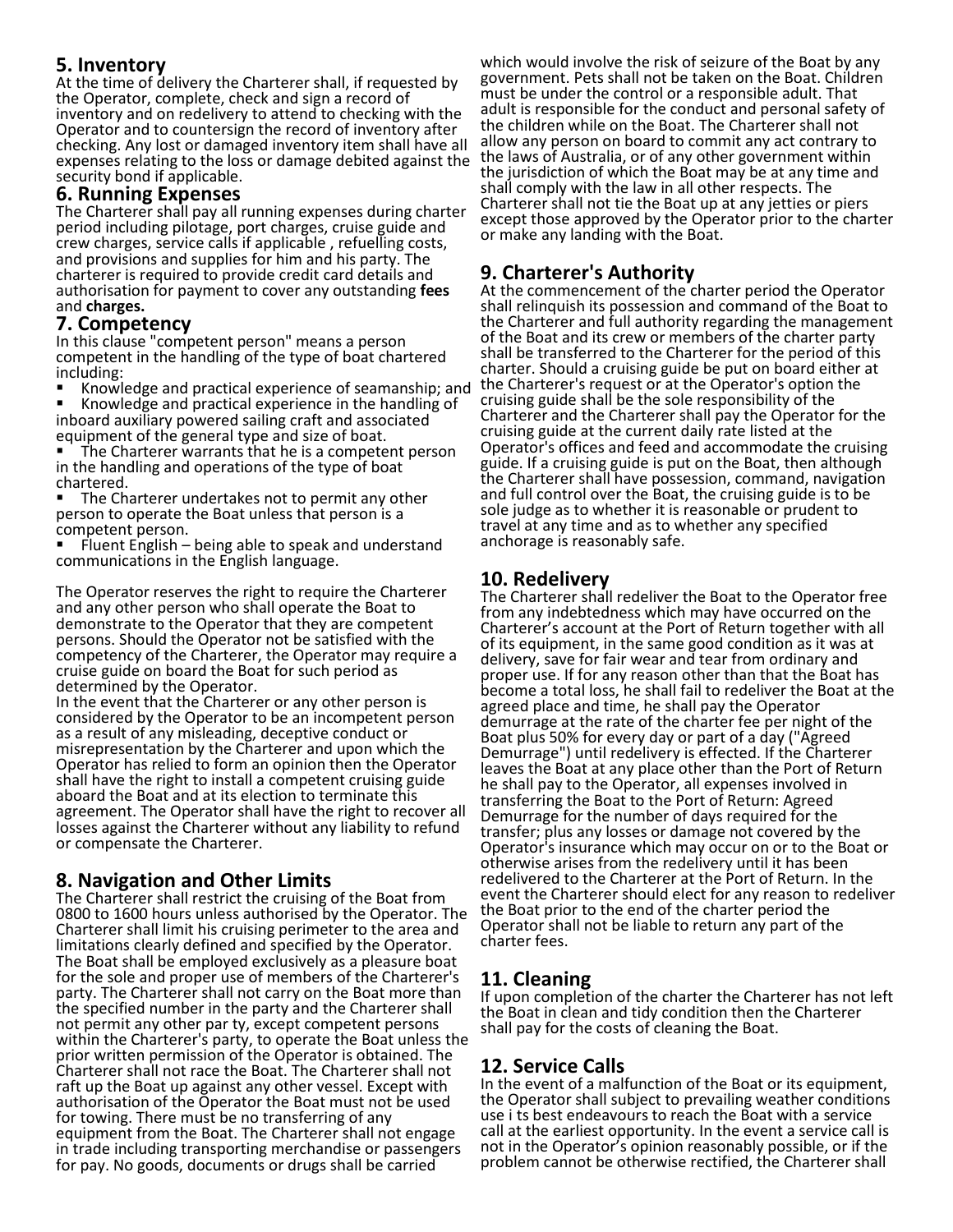proceed to the point designated by the Operator where repairs or replacement, where possible, will be made.

# **13. Recall**

Operator reserves the right to recall the Boat at any time if the weather is considered by the Operator to be a threat to safe operation or in the Operator's opinion the Boat is being improperly or incorrectly sailed, managed or controlled so as to imperil the Boat, other vessels or property or life. A recall may include but is not limited to a recall to the Operator's base or an instruction to proceed to a haven deemed to be safe for the prevailing conditions. During a recall the Charterer may be required to vacate the Boat depending on conditions. The Operator shall not be liable for any lost time, expense or losses to personal goods of property due to recall and the Operator is not liable to repay any charter fees. **The Charterer is advised to take out the appropriate insurance cover for such events.** 

# **14. Replacement**

In the event that a fault in the Boat is detected before or during the charter period that may cause unsatisfactory performance of the Boat or equipment, then the Operator has the right to expeditiously effect repairs. In the event the Boat is in the Operator's opinion inoperable during part of the charter period through no fault of the Charterer rendering total or premature termination of the charter, the Operator may at its opinion endeavour to provide as a substitute an alternative boat of similar size and quality for the charter period. If no substitute boat can be provided the Charterer shall be entitled to reimbursement of charter fees for each full day of the charter which has not been used, less any cost incurred by the Operator under this clause.

### **15. Accident or Breakdown**

In the event of any accident, loss, breakdown or disaster, the Charterer shall give immediate notice to the Operator and shall not except to the extent necessary to minimise a loss of the Boat, authorise or undertake repairs without prior authorisation of the Operator. The Charterer shall be responsible for the costs and consequence of any unauthorised repairs. The Charterer shall make no admission of liability to any party and no refund shall be made in respect of any claim arising out of such accident, loss, breakdown or disaster, save as is otherwise provided in this agreement. The Operator at its discretion shall determine if the cost of any repair, service (including cost for service vessels), breakdowns, recall or repossession or any other costs incurred by the Operator are chargeable to the Charterer and it so shall be owing by the Charterer.

### **16. Limitation of Liability**

Nothing in this Agreement is to be read as excluding, restricting or modifying the application of any legislation which by law cannot be excluded, restricted or modified. To the extent permitted by law, the Boat, once chartered by the Charterer and delivered to the Charterer by the Operator or collected from the Port of Delivery by the Charterer shall be entirely at the risk of the Charterer. The liability of the Operator to the Charterer or any other person for any direct or indirect, special or consequential loss or damage to property (real or personal) or persons including personal injury or death, however caused or whether or not caused by or arising from any negligence or default, act or omission of the Operator in connection with the charter of the Boat, the performance of the services or the Operator's obligations under this Agreement or otherwise shall be limited to the supply of those services

again or, at the Operator's discretion, a further charter of the Boat or another vessel.

# **17. Alcohol and Drugs**

The use or consumption of illegal drugs by anyone using the Operator's facilities, property or boats, either ashore or afloat is prohibited. The consumption of alcohol may increase the risk of injury around docks, water and boats and the Charterer accepts that risk. The Operator shall not be liable for any personal injury or death arising from or in any way related to the use or consumption of alcohol or illegal drugs and the Charterer shall indemnify and hold the Operator harmless, in respect of any claims against the Operator arising out of such personal injury or death.

### **18. Personal Losses**

The Operator shall not be liable for loss of personal property and goods of the Charterer whilst on the Operator's property or boats.

#### **19. Insurance**

The Boat chartered is customarily insured for the charter period as protection against any accidental loss or damage that may occur, or be caused by, the Boat during the charter period so long as the Boat remains in the cruising limits and perimeters established in clause 7 and is operated in compliance in all the terms and conditions of this agreement. In the case of a Bond being taken any excesses in connection with claims made under the policy may be debited by the Operator against the Charterer. In case of loss, accident breakdown, or a disaster, the Charterer shall give immediate notice to the Operator and shall not except to the extent necessary to avert or minimise damage or a loss of the Boat, attempt repairs without authorisation of the Operator.

### **20. Indemnity**

The Charterer shall indemnify, reimburse and hold the Operator harmless from and against any acts and all claims, losses, liabilities, demands, suits, judgement or causes or actions and all legal proceedings whether civil or criminal and arising under contract, tort, statute or otherwise, penalties, fines and other sanctions and any other costs and expenses (including legal costs and expenses) in connection with or which may result from, or arise in any manner out of any matter (either directly or indirectly) related to this charter agreement or arise out of the management, control, encumbering use or operation of the Boat by the Charterer. No claim of any nature shall be brought against the Operator by the Charterer or any of the charter party or any third party and the Charterer agrees that he shall indemnify the Operator in respect of any amount paid by or claimed against the Operator in respect of any such claim.

## **21. Total Loss**

Should the Boat become an actual or constructive total loss during the charter period, then the Operator may at its option substitute a vessel of similar type (if available) or deem this agreement to be at an end. In either circumstance there should be no refund of any part of the charter fee.

#### **Inoperable Boat**

In the event that in the reasonable opinion of the Operator the Boat becomes inoperable during the Charter Period through action or inaction of the Charterer or any of his party the Operator may at its option terminate his agreement and retain all charter fees paid. The Operator may then at its option offer a further charter to the Charterer on another vessel. The Charterer shall if he accepts the offer then pay a security bond and all costs of the further charter including the charter fee.